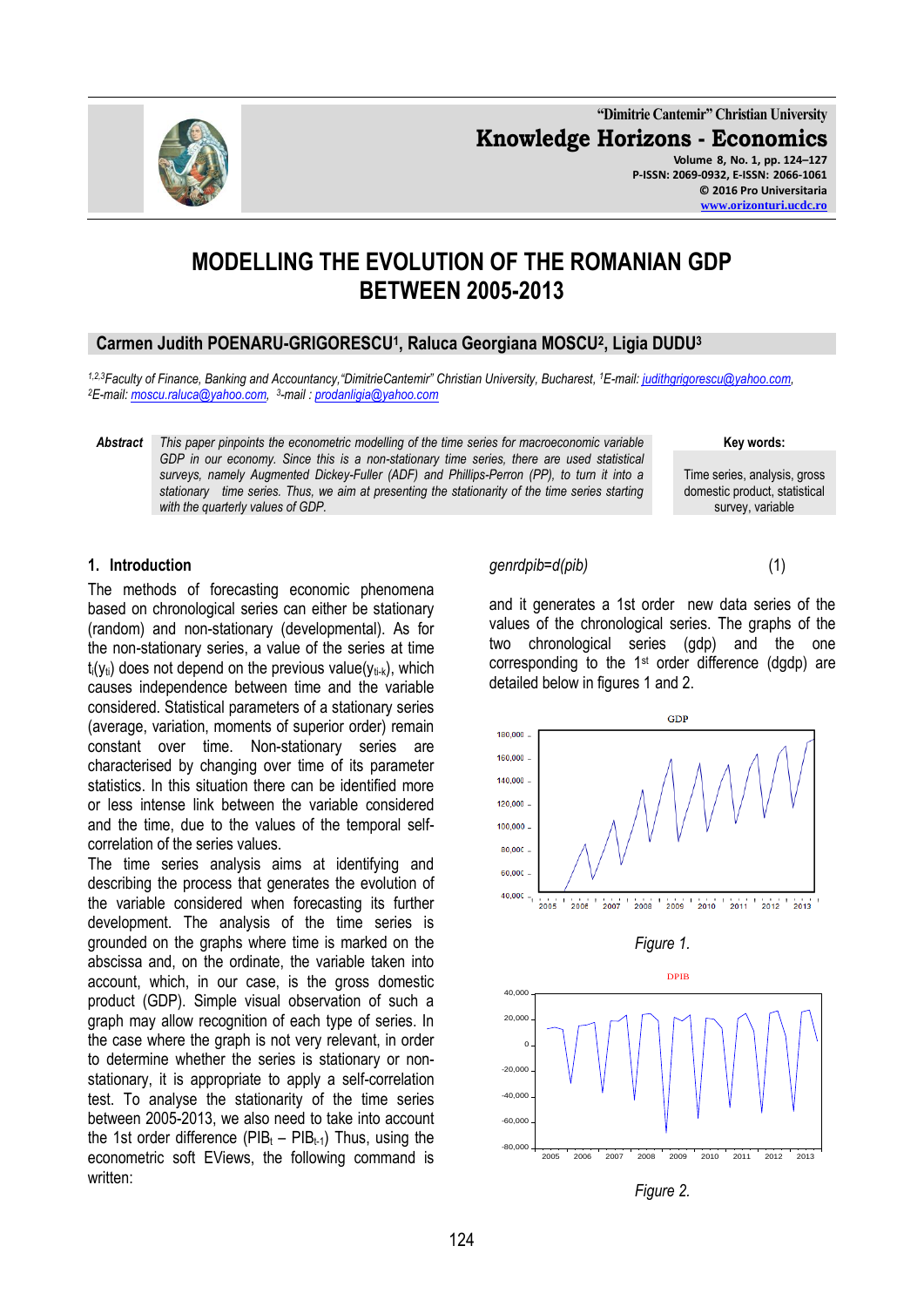But we have to check the stationarity by the means of the stationarity test. We use both Augmented Dickey-Fuller Test (ADF) and Phillips-Perron Test (PP). To

## *Table 1.* ADF Test (Augmented Dickey-Fuller)

Null Hypothesis: PIB has a unit root Exogenous: Constant, Linear Trend

Lag Length: 4 (Automatic - based on SIC, maxlag=9)

|                                        |           | t-Statistic | Prob.* |
|----------------------------------------|-----------|-------------|--------|
| Augmented Dickey-Fuller test statistic |           | $-2.302615$ | 0.4203 |
| Test critical values:                  | 1% level  | -4.284580   |        |
|                                        | 5% level  | $-3.562882$ |        |
|                                        | 10% level | $-3.215267$ |        |

\*MacKinnon (1996) one-sided p-values.

Augmented Dickey-Fuller Test Equation Dependent Variable: D(PIB) Method: Least Squares Date: 02/08/14 Time: 20:35 Sample (adjusted): 2006Q2 2013Q4 Included observations: 31 after adjustments

| Variable           | Coefficient  | Std. Error t-Statistic |                               | Prob.    |
|--------------------|--------------|------------------------|-------------------------------|----------|
| $PIB(-1)$          | $-0.369719$  | 0.160565               | $-2.302615$                   | 0.0303   |
| $D(PIB(-1))$       | $-0.060011$  | 0.187803               | $-0.319544$                   | 0.7521   |
| $D(PIB(-2))$       | $-0.163289$  | 0.166622               | $-0.979999$                   | 0.3369   |
| $D(PIB(-3))$       | $-0.224480$  | 0.152874               | $-1.468395$                   | 0.1550   |
| $D(PIB(-4))$       | 0.689005     | 0.143747               | 4.793174                      | 0.0001   |
| C                  | 33614.84     | 12257.41               | 2.742409                      | 0.0113   |
| @TREND(2005Q1)     | 735.8998     | 412,4003               | 1.784431                      | 0.0870   |
| R-squared          | 0.968882     |                        | Mean dependant var            | 3720.871 |
| Adjusted R-squared | 0.961102     |                        | S.D. dependant var            | 30781.56 |
| S.E. of regression | 6070.902     |                        | Akaike info criterion         | 20.45608 |
| Sum squared resid  | $8.85E + 08$ | Schwarz criterion      |                               | 20.77989 |
| Log likelihood     | $-310.0693$  |                        | Hannan-Quinn criter, 20,56163 |          |
| F-statistic        | 124.5419     |                        | Durbin-Watson stat            | 1.932608 |
| Prob(F-statistic)  | 0.000000     |                        |                               |          |

The first part of the test stands for the information regarding to the type of test (AFD), introduced exogenous variables-the constant, trend) and comprises the result of the test, the critical values for each level of relevance (1.5 and 10%), and probability, p, associated with the result of the test.

As for our case, ADF records the value – 2,302615 and its value p is0.4203. If the value is bigger than the critical one- the null hypothesis is not rejected- the series has a unitary root (is non-stationary). In this case, the null hypothesis is accepted- the series is nonstationary.

Using p, the null hypothesis is accepted – the series is non-stationary – for a certain level of relevance, achieve this goal, in EViews, we select View-Unit Root Test within the time series.

anytime probability p is bigger than that relevance level. The second part of the test presents the estimated equation on which basis ADF test has been calculated. We must formulate the two hypotheses regarding the stationarity of GDP 2005-2013, as follows:

## *H0: GDP series has unitary root (series is nonstationary);*

#### *H1: GDP series is stationary;*

In our case, since: ttest ADF = **-2.302615 >tcritical**(1%, 5%,  $_{10\%}$  and Prob = 42,03% > level of relevance (1%, 5%,  $10\%$ ) H<sub>0</sub>is not rejected and GDP series are nonstationary.

## *Table 2*. PPTest (Phillips-Perron)

EViews generates the following output for GDP series between 2005-2013.

Null Hypothesis: PIB has a unit root Exogenous: Constant Bandwidth: 22 (Newey-West automatic) using Bartlett kernel

|                                                                                                                                                                                                       |                        |          | Adj. t-Stat | Prob.*       |
|-------------------------------------------------------------------------------------------------------------------------------------------------------------------------------------------------------|------------------------|----------|-------------|--------------|
| Phillips-Perronstatistic test                                                                                                                                                                         |                        |          | $-3.204624$ | 0.0281       |
| Test critical values:                                                                                                                                                                                 | 1% level               |          | $-3.632900$ |              |
|                                                                                                                                                                                                       | 5% level               |          | $-2948404$  |              |
|                                                                                                                                                                                                       | 10% level              |          | $-2.612874$ |              |
| *MacKinnon (1996) one-sided p-values.                                                                                                                                                                 |                        |          |             |              |
| Residual variance (no correction)                                                                                                                                                                     |                        |          |             | $6.71E + 08$ |
| HAC corrected variance (Bartlett kernel)                                                                                                                                                              |                        |          |             | 8.57E+08     |
| Phillips-Perron Test Equation<br>Dependent Variable: D(PIB)<br>Method: Least Squares<br>Date: 02/08/14 Time: 20:56<br>Sample (adjusted): 2005Q2 2013Q4<br>Included observations: 35 after adjustments |                        |          |             |              |
| Variable                                                                                                                                                                                              | Coefficient Std. Error |          | t-Statistic | Prob.        |
| $PIB(-1)$                                                                                                                                                                                             | $-0.404187$            | 0.135495 | $-2.983041$ | 0.0053       |
| C                                                                                                                                                                                                     | 51798.93               | 16781.75 | 3.086622    | 0.0041       |

| C<br>51798.93                                                  | 16781.75 | 3.086622                                  | 0.0041               |
|----------------------------------------------------------------|----------|-------------------------------------------|----------------------|
| 0.212383<br>R-squared<br>Adjusted R-squared<br>0.188516        |          | Mean dependent var<br>S.D. dependent var  | 3578.069<br>29604.39 |
| S.E. of regression<br>26668.35                                 |          | Akaike info criterion                     | 23.27579             |
| Sum squared resid<br>$2.35E+10$<br>Log likelihood<br>-405.3263 |          | Schwarz criterion<br>Hannan-Quinn criter. | 23.36466<br>23.30647 |
| 8.898535<br>F-statistic<br>0.005334<br>Prob(F-statistic)       |          | Durbin-Watson stat                        | 2.145388             |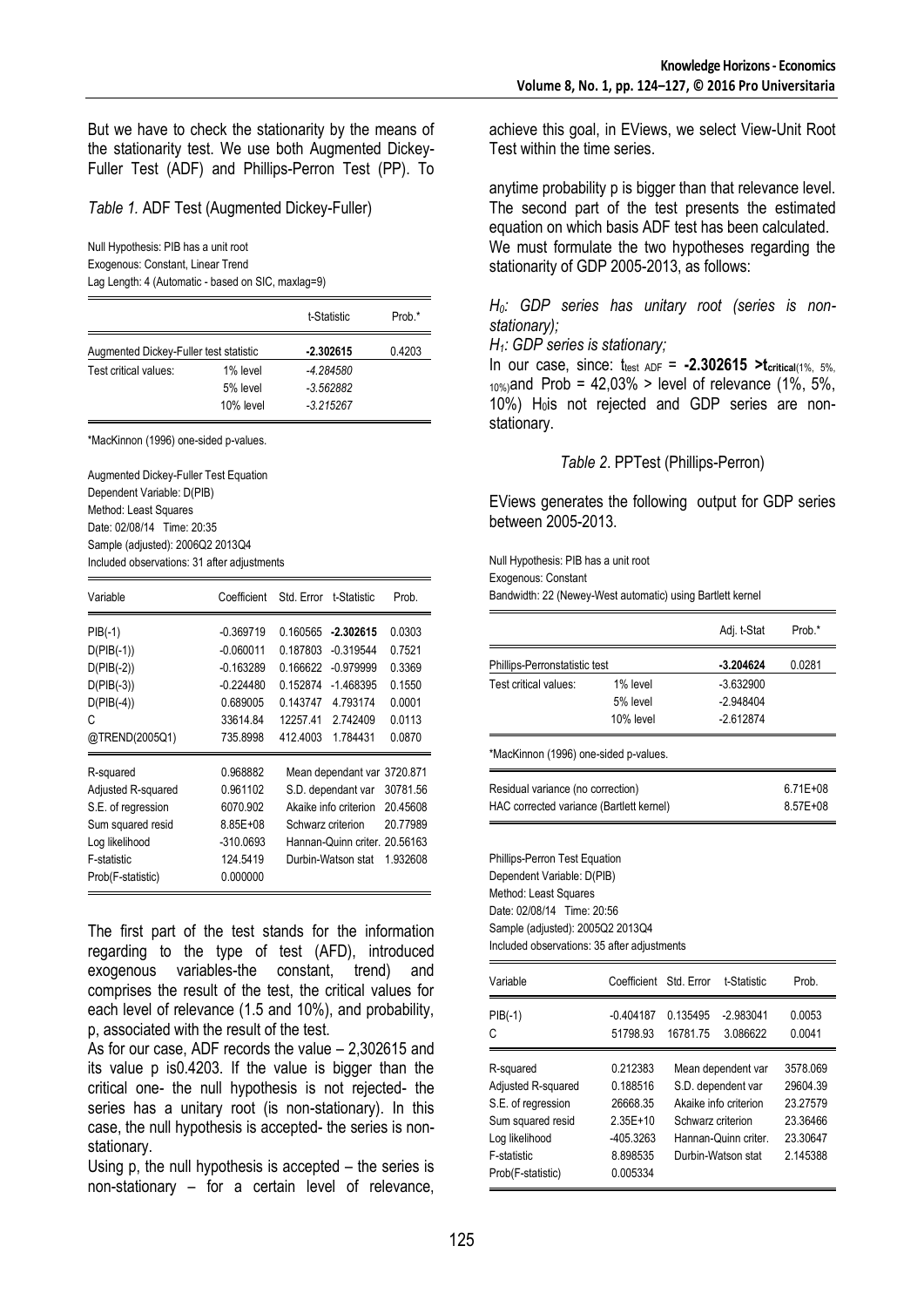According to PP Test, asttest PP =**-3.204624<tcritic**(1%, 5%,  $_{10\%}$  and Prob = 2,81% <Level of relevance (1%, 5%, 10%)  $H_0$  is rejected and consequently the GDP series is stationary.

Next step is to check the stationarity of GDP series the 1st order difference (dgdp) through the two tests (ADF and PP), as follows:

## *Table 3.* ADF Test for dgdp series

Null Hypothesis: DPIB has a unit root

Exogenous: Constant, Linear Trend

Lag Length: 3 (Automatic - based on SIC, maxlag=9)

|                                             |                            |                       | t-Statistic       | Prob.*   |
|---------------------------------------------|----------------------------|-----------------------|-------------------|----------|
| Augmented Dickey-Fuller test statistic      |                            |                       | $-2.290936$       | 0.4262   |
| Test critical values:                       | 1% level                   |                       | -4.284580         |          |
|                                             | 5% level                   |                       | $-3.562882$       |          |
|                                             | 10% level                  |                       | $-3.215267$       |          |
| *MacKinnon (1996) one-sided p-values.       |                            |                       |                   |          |
| Augmented Dickey-Fuller Test Equation       |                            |                       |                   |          |
| Dependent Variable: D(DPIB)                 |                            |                       |                   |          |
| Method: Least Squares                       |                            |                       |                   |          |
| Date: 02/08/14 Time: 21:34                  |                            |                       |                   |          |
| Sample (adjusted): 2006Q2 2013Q4            |                            |                       |                   |          |
| Included observations: 31 after adjustments |                            |                       |                   |          |
| Variable                                    | Coefficient                | Std. Error            | t-Statistic       | Prob.    |
| $DPIB(-1)$                                  | $-1.381871$                | 0.603191              | $-2.290936$       | 0.0307   |
| $D(DPIB(-1))$                               | 0.028098                   | 0.457804              | 0.061375          | 0.9515   |
| $D(DPIB(-2))$                               | $-0.338581$                | 0.308500              | $-1.097509$       | 0.2829   |
| $D(DPIB(-3))$                               | $-0.673931$                | 0.155463              | -4.334990         | 0.0002   |
| C                                           | 6706.482                   | 4004.494              | 1.674739          | 0.1065   |
| @TREND(2005Q1)                              | $-162.2394$                | 144.9815              | $-1.119035$       | 0.2738   |
| R-squared<br>Adjusted R-                    | 0.985509                   | Mean dependent var    |                   | 1056.035 |
| squared                                     | 0.982610                   | S.D. dependent var    |                   | 49840.83 |
| S.E. of regression                          | 6572.523                   | Akaike info criterion |                   | 20.59117 |
|                                             | Sum squared resid 1.08E+09 |                       | Schwarz criterion |          |
| Log likelihood                              | $-313.1631$                | Hannan-Quinn criter.  |                   | 20.68164 |
| F-statistic                                 | 340.0305                   | Durbin-Watson stat    |                   | 1.723190 |
| Prob(F-statistic)                           | 0.000000                   |                       |                   |          |

In our case, since:  $t_{test, ADF} = -2.290936 > t_{critic(1\%)}$ , 5%,  $10\%$ ) and Prob = 42,62% > level of relevance (1%, 5%, 10%) it means that  $H<sub>0</sub>$ is not rejected and dgdp series is non- stationary.

## *Table 4*. PP Test for dgdpseries

Null Hypothesis: DPIB has a unit root Exogenous: Constant Bandwidth: 9 (Newey-West automatic) using Bartlett kernel

|                                                                                                                                                                       |                                                                       |                                       | Adj. t-Stat                                                                                         | Prob.*                                                                |
|-----------------------------------------------------------------------------------------------------------------------------------------------------------------------|-----------------------------------------------------------------------|---------------------------------------|-----------------------------------------------------------------------------------------------------|-----------------------------------------------------------------------|
| Phillips-Perron test statistic                                                                                                                                        |                                                                       |                                       | $-12.08503$                                                                                         | 0.0000                                                                |
| Test critical values:                                                                                                                                                 | 1% level                                                              |                                       | $-3.639407$                                                                                         |                                                                       |
|                                                                                                                                                                       | 5% level                                                              |                                       | $-2.951125$                                                                                         |                                                                       |
|                                                                                                                                                                       | 10% level                                                             |                                       | $-2.614300$                                                                                         |                                                                       |
| *MacKinnon (1996) one-sided p-values.                                                                                                                                 |                                                                       |                                       |                                                                                                     |                                                                       |
| Residual variance (no correction)                                                                                                                                     |                                                                       |                                       |                                                                                                     | 8.04E+08                                                              |
| HAC corrected variance (Bartlett kernel)                                                                                                                              |                                                                       |                                       |                                                                                                     | 1.56E+08                                                              |
| Dependent Variable: D(DPIB)<br>Method: Least Squares<br>Date: 02/08/14 Time: 21:36<br>Sample (adjusted): 2005Q3 2013Q4<br>Included observations: 34 after adjustments |                                                                       |                                       |                                                                                                     |                                                                       |
| Variable                                                                                                                                                              | Coefficient                                                           |                                       | Std. Error t-Statistic                                                                              | Prob.                                                                 |
| $DPIB(-1)$                                                                                                                                                            | $-1.282122$                                                           |                                       | 0 169321 -7 572118                                                                                  | 0.0000                                                                |
| C                                                                                                                                                                     | 4317.460                                                              | 5049.350                              | 0.855053                                                                                            | 0.3989                                                                |
| R-squared<br>Adjusted R-squared<br>S.E. of regression<br>Sum squared resid<br>Log likelihood<br>F-statistic                                                           | 0.641806<br>0.630612<br>29228.49<br>2.73E+10<br>-396.8319<br>57.33697 | Mean<br>var<br>Hannan-Quinn<br>criter | dependent<br>S.D. dependent var<br>Akaike info criterion<br>Schwarz criterion<br>Durbin-Watson stat | -284.3235<br>48091.13<br>23.46070<br>23.55048<br>23.49132<br>2 293605 |
| Prob(F-statistic)                                                                                                                                                     | 0.000000                                                              |                                       |                                                                                                     |                                                                       |

According to PP Test, sincet<sub>test PP</sub> = -12.08503<t<sub>critic</sub>(1%,  $5\%$ , 10%)and Prob = 0 % <Level of relevance (1%, 5%,  $10\%$ ) H<sub>0</sub>is rejected and dgdp series is stationary.

We have to characterize the time series by the means of the statistical indicators (such as average, dispersion, median, smoothness coefficient). To get these data, EViews offers us the option View-Descriptive Statistics and Test- Stats Table. The generated output for dgdp is:

| Sample: 2005Q1 2013Q4 |          |
|-----------------------|----------|
| <b>DPIB</b>           |          |
| Mean                  | 3578.069 |
| Median                | 17950.50 |
| Maximum               | 27535.90 |
| Minimum               | 68050.70 |
| Std. Dev.             | 29604.39 |
| <b>Skewness</b>       | 1.297369 |
| Kurtosis              | 3.025278 |
| Sum                   | 125232.4 |
| Sum Sa. Dev.          | 2.98E+10 |
| Observations          | 35       |